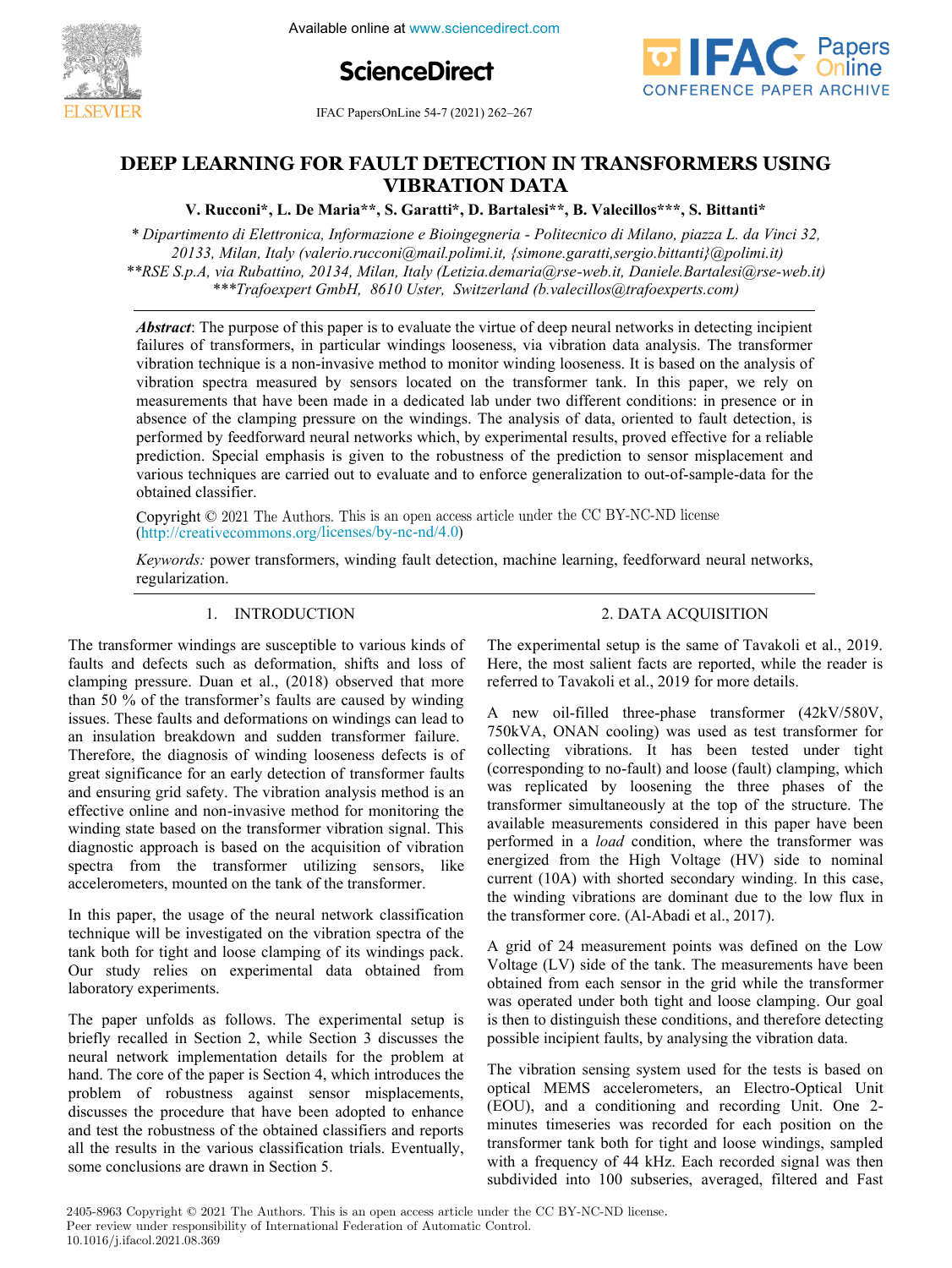Fourier Transformed into the frequency domain. Only harmonics up to 500Hz were considered as these carry the relevant information on windings vibration (Tavakoli et al., 2019). No data normalization was used in this work. The final dataset consists of pairs of the spectrum, represented as a vector of real numbers since only the magnitudes are considered, provided with the corresponding label which can be either "tight" or "loose". Moreover, the dataset can be decomposed into 24 balanced sub-datasets, one for each position of the grid. These positions are indicated by progressive numbers 41, 42, …, 63, 64.

## 3. FAULT DETECTION VIA NEURAL NETWORKS

To the aim of classifying tight and loose transformer conditions, we resort to deep neural networks (networks with two or more layers), which are the perfect tools to identify faulty patterns and classify them, given their innate capability to approximate non-linear complex functions (Goebel et al., 2008). In this section, a brief description of the adopted setup is provided to highlight those aspects specific for the problem at hand. The reader is referred e.g. to Goodfellow et al. (2016) for a more comprehensive description.

#### *3.1 Feedforward neural network*

We resort to feedforward neural networks, which are simple but well-suited for the problem at hand. In order to make the network learn complex non-linear patterns present in the data, a key ingredient is the choice of the activation functions (Nwankpa et al., 2018). Two of the most commonly used activation functions are the so-called Tanh (Hyperbolic Tangent) and the  $ReLU = max(0, x)$  activation functions. The issue using Tanh is the vanishing gradient problem: the backpropagated gradient used to update the weights and biases during training will tend to vanish in each layer preventing some parameters to be trained. ReLU does not suffer from the vanishing gradient but it is more prone to overfit (Nwankpa et al., 2018). Since in this paper we consider neural nets with two layers only, this problem is not so significant; hence we resorted to the Tanh activation function. The suggested weight initialization using Tanh is the Xavier (or Glorot) initialization (Kumar, 2017).

### *3.2 Optimization algorithm*

The training of the neural network is achieved by minimizing a suitable cost function, which is taken here as the Cross Entropy of the prediction error (cross entropy is best suited for classification problem). The minimization is performed by a numerical optimization algorithm among the class of second-order optimization algorithms, namely methods that, besides the gradient, use also the information conveyed by the Hessian matrix about the curvature of the objective function. Specifically, two options have been considered:

- Conjugate Gradient Descent. This is a family of secondorder methods that, instead of calculating the inverse of the Hessian matrix, follows the conjugate direction, i.e. a specific direction that does not cancel out the progress made in the

previous directions (Battiti, 1992). These methods exploit the fact that a sequence of conjugate search directions can be generated without a direct reference to the Hessian matrix.

- Quasi-Newton Methods. These methods utilize an approximation of the inverse Hessian matrix to retrieve the optimal training directions. The Broyden–Fletcher–Goldfarb– Shanno (BFGS) is the selected Quasi-Newton method, that handles only the first derivatives of the cost function.

#### *3.3 Model generalization and overfitting*

Overfitting in machine learning refers to a model that fits so well the training data that it lacks the ability to generalize to out-of-sample data. Neural networks trained on small datasets are prone to overfit. Since relatively small training sets (150- 2000 data) are used in this paper, overfitting is a concrete problem. To address this issue, two methods are considered: a technique to reduce the chance and effect of overfitting (regularization) and a procedure to detect when overfitting is undergoing to prevent overtraining (early stopping).

### *3.3.1 Regularization*

A neural network can overfit a training dataset because it has sufficient capacity to do so. A common approach, see e.g. Brownlee (2018), is to constrain the complexity of the model by ensuring that the weights of the neural network remain small. Supplementary techniques that aim to reduce overfitting by keeping network weights small are referred to as regularization methods. As Nielsen (2018) reported, the smallness of the weights makes it difficult for a regularized network to learn the effects of local noise in the data and it is therefore forced to build a relatively simple model based on patterns often seen across the training data.

The regularization technique implemented in this paper is the L2 regularization, implemented by adding to the cost function the sum of the squares of all the weights of the network scaled by a factor  $\lambda/2n$ , where  $\lambda > 0$  is the regularization parameter and n is the size of the training set. The effect of L2 regularization is well explained by Nielsen (2018): if  $\lambda$  is small, the minimization of the original cost function is prioritized, while if  $\lambda$  is large, the regularization effect makes the network prefer to learn small weights. The regularization parameter  $\lambda$  ranges from 0 to 1: value 0 corresponds to a model that is allowed to overfit the training data, while value 1 represents a model that underestimates the weights and so underfit the problem.

## *3.3.2 Early-stopping*

An easy way to detect overfitting during training is to keep track of the accuracy of the validation dataset as the network trains. At the end of each epoch, the classification error on the validation data is computed using the weights resulting from the training. When the neural network begins to overfit the data, the validation error begins to rise and if it increases for a specified number of iterations (value used  $= 6$ ), the training process ends so to avoid further overtraining of the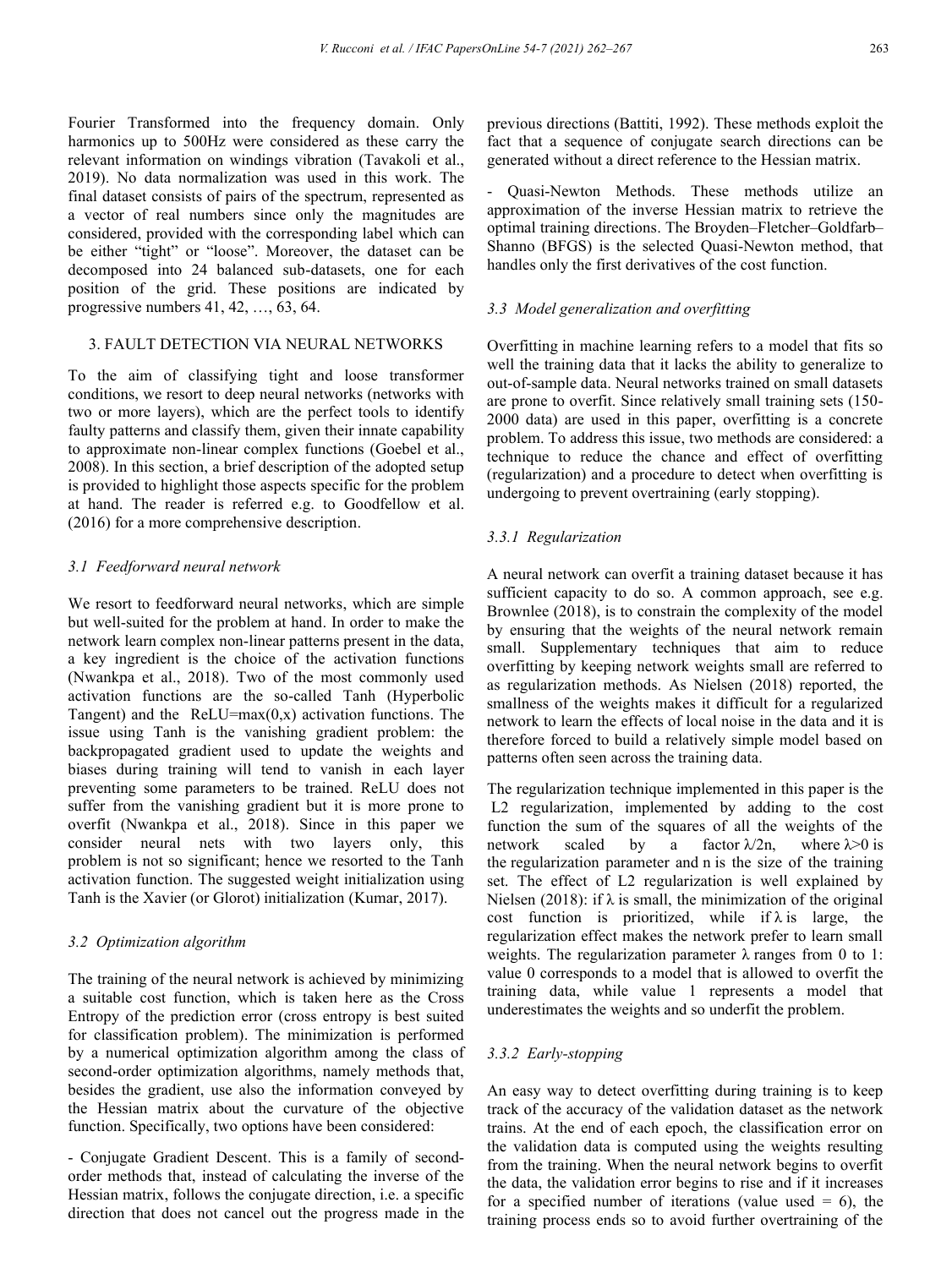data and the weights and biases of the neural network corresponding to the minimum validation error are returned. This procedure is known as early stopping and, according to Caurana at al. (2001), combined with backpropagation is so effective that large neural networks can be trained without significant overfitting since it occurs that at early stages they learn models similar to the ones learned by smaller networks.

## *3.4 Choice of the hyperparameters*

The main hyperparameters that have to be selected in our problem through validation are:

- Number of neurons per layer. We considered only networks with an equal number of neurons in each layer so to have only one hyperparameter to tune without any huge drawback.

# - Regularization coefficient.

The selection of best hyperparameter's configuration is obtained by means of a grid search, which exhaustively evaluates various configurations from a grid of values for the hyperparameters. The evaluation of the performance of a given configuration is obtained through K-fold crossvalidation and more precisely to J-K-fold cross-validation (Moss et al., 2018) for the reasons given in the next section.

Besides the tuning of the mentioned hyperparameters, crossvalidation is also exploited to determine all other possible choice that has to be made during the training phase, like which optimization algorithm and which activation function have to be used, whether or not to implement the ensemble of neural networks (see next Section 3.5), and so on.

Notice that, as for the number of layers, it emerged during some preliminary validation experiment that it was impossible to correctly classify the signals utilizing just one layer (shallow neural network). Instead, by using two layers, all the classification tasks were correctly carried out. For this reason, this hyperparameter has been fixed since the beginning to two hidden layers. Note also that the maximum number of training epochs is not an hyperparameter to be tuned in the present context since early stopping of the training phase is adopted.

## *3.5 The variance problem*

During the tuning of the neural network, a high variance in the performance of the networks was observed. With a high variability, it is impossible to decide whether a model is truly better than another one or if it is just a matter of random fluctuations.

## *3.5.1 J-K-Fold cross-validation*

The random splitting of the data done by the K-fold crossvalidation leads to variation in the prediction estimates. Moss et al. (2018) stated that if one model outperforms another by a small amount on a particular data-split there is no guarantee that it is truly superior. J-K-fold cross-validation provides a way to reduce the variance of a neural network by repeating J

independent K-fold cross-validations and use the mean result across all runs to assess performance. This is the motivation for using J-K-fold cross-validation and, specifically, in this paper, J and K are chosen equal to 10 so to substantially reduce the variance.

## *3.5.2 Ensemble of neural networks*

Another established technique used to reduce the variance of a classifier is to train multiple different models and then combine their predictions. This method is called ensemble learning and not only it reduces the variance of predictions, it also improves its predictive performance because the combination of the predictions from different models is generally more accurate than any of the individual models (Kadkhodaie et al., 2009). This is because different models usually do not make the same errors on the test set and the combination of these mistakes can be leveraged through model ensembling. In this paper, the ensemble is implemented by repeating the training of the same network with various optimization algorithms, so as to eventually obtain a final ensemble of models that have learned a diversified assortment of mapping functions and thus with low correlation in their predictions.

### 4. RESULTS ON EXPERIMENTAL DATA

The aim of this work is to obtain a neural network able to predict whether the windings of a transformer are tight or loose when fed with the vibration signals returned by one given sensor. One requirement of utter importance is that the classifier must be robust against the position on the tank where the sensor is located by the final user because misplacements of the sensor are possible. To this purpose, the training of the neural network must rely on the whole experimental data set of the present experiment, which incorporates information about various sensor positions. On the other hand, it is also clear that reproducing the experimental setup (consisting of 24 sensors) of this paper may be not affordable in practice, and hence our analysis is also meant to determine which is the least number of sensors that are needed for the training of the neural network to enforce the required robustness property when the neural network will be used with the vibration signal recorded from one random position on the tank.

Given these premises, the investigation unfolds in 4 conceptually consecutive sections. In Section 4.1, we first consider one sensor position at a time, and we train various classifiers, one for each sensor position, and analyse the reliability of each trained neural networks. As expected, the obtained classifiers do not show the sought robustness property being trained based on data corresponding to one single sensor position only. In Section 4.2, the potential of neural networks for a more comprehensive classifier will be assessed by incorporating in the training dataset multiple subdatasets corresponding to all the sensor positions in the lateral parts of the transformer tank in a first experiment and all the positions in the central part in a second experiment. The so obtained classifiers show improved robustness against the position of the sensor from which test data are collected and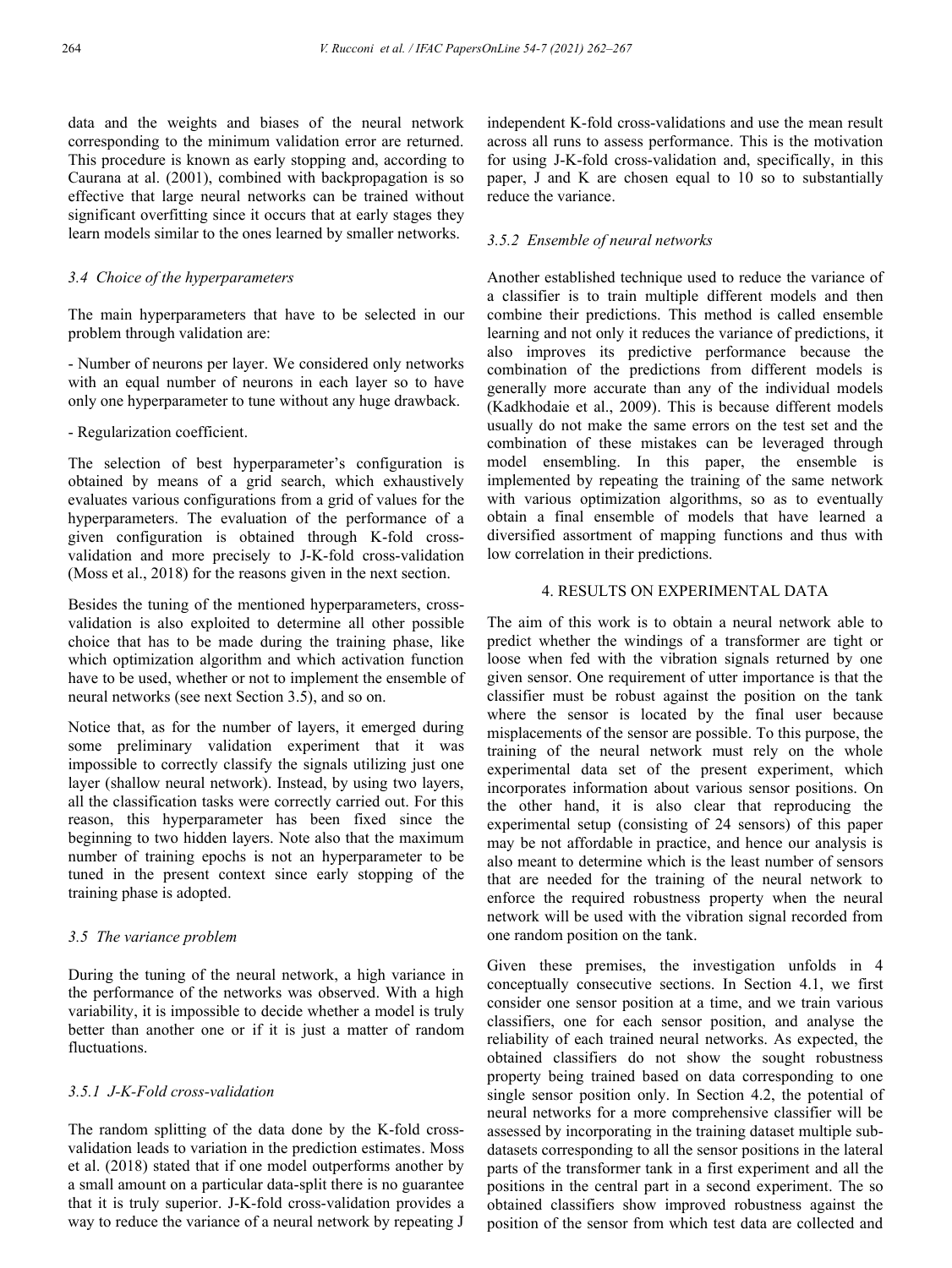in Section 4.3 we also inspect the robustness against unseen sensor positions. This is obtained by removing from the training dataset all data points corresponding to a given position and testing the obtained classifier on these data corresponding to the drawn-out position. These analyses reveal which sensors are more relevant to the purpose of

obtaining a robust classifier and, eventually by leveraging these results, the least number of sensors needed to train a neural network that is capable to carry out a successful fault detection are discussed in Section 4.4.

The reliability of the neural networks obtained at each stage of our investigation is expressed by accuracy, sensitivity, and specificity, which are defined as follows. The accuracy represents the proportion of correct predictions (both true positive, i.e. loose condition correctly predicted, and true negative, i.e. tight condition correctly predicted) among all tests. Sensitivity evaluates how well the classifier is able to correctly classify a loose condition (true positive) among all positive ("loose" labelled) data. The specificity instead describes the ability to correctly predict tight conditions (true negative) above all negative ("tight" labelled) data.

### *4.1 Training and testing classifier for each sensor position*

In this first step, we consider the data corresponding to one single sensor position at a time and train various neural networks, one for each sensor position. Specifically, the data collected by the considered sensor is divided randomly into a design dataset (90% of all data) and a test dataset (10% of the data). The design dataset is further split into a train dataset (90% of the design dataset) and a validation dataset (10% of the design dataset), which is used for weight estimation and for hyperparameter tuning and early stopping, respectively.

Irrespective of the chosen sensor position, after the validation phase, the selected configuration is a [10,10] feedforward neural network trained with the Conjugated Gradient Descent optimization algorithm CGB and 0.5 as regularization coefficient; in all cases, we obtain a 100% validation accuracy. See Figure 1 for a prototypical result of grid search validation for one given sensor position.



Fig. 1. Grid search validation accuracy for position 41.

For each sensor's location, the performance of the trained neural network is first assessed by classifying the unseen test data, referring to the same position of the design dataset. The accuracy of the neural network classifier for the corresponding holdout test data is always 100%, irrespective

of the considered position. However, when the various classifiers obtained from one single sensor are tested against data corresponding to other sensor positions, the prediction performances drastically drop (this is true irrespective of the training data sensor position). For example, a network trained on position 61 labels correctly only 1 % of the signals measured on adjacent position 63, indirectly showing the changeability of the vibration modes with the position on the transformer tank wall. This also reveals, as expected, that classifiers constructed from data referring to one single sensor position are not robust against possible misplacements of the sensor in the test phase and motivates the subsequent analysis.

## *4.2 Robustification of the classifier by extending the training dataset*

To address the problem highlighted in the previous Section 4.1, the learning process is enhanced by merging data referring to a wide range of sensor positions. The idea behind this extension is to figure out if a neural network classifier is able to correctly classify the different vibrational patterns that are coming from the various vibration signals obtainable from the various positions on the tank of the transformer. Therefore, in a first experiment, all the data coming from each sensor position of the lateral (left and right) parts of the transformer tank are gathered in a unique dataset. Likewise before, 90% of randomly chosen, data points, are then used as design dataset while the remaining 10% are used as test data to reveal the reliability of the trained network. The design dataset is in turn split into training data (90%) and validation data (10%).

The best configuration of hyperparameters obtained from validation is 100 neurons for each layer and 0.5 as the regularization coefficient. The accuracy, specificity, and sensitivity of this neural network over the holdout test dataset are respectively 99.83 %, 99.75 % and 99.92 %. The same approach has been carried out also for data referring to the central sensor positions. In this case, the neural network configuration obtained from the validation is 90 neurons per layer and regularization coefficient 0.5. In this instance, the accuracy, specificity, and sensitivity of this neural network over the holdout test dataset are respectively 99.90 %, 99.80 % and 100.00 %. Since these two neural networks exploit data coming from all the sampled positions of the transformer, their robustness is expected to be superior with respect to neural networks trained only on a single sensor measurement.

### *4.3 Testing classifier over data from unseen positions*

We first consider the data referring to the lateral parts of the transformer tank. To test the robustness of the classifier obtained from measurements in various positions against data referring to a sensor position which is not available in the training phase, we proceed as follows. For each position in the lateral parts of the transformer, all data referring to that specific sensor are kept as holdout test data, while the data referring to all the other sensors of the lateral parts form the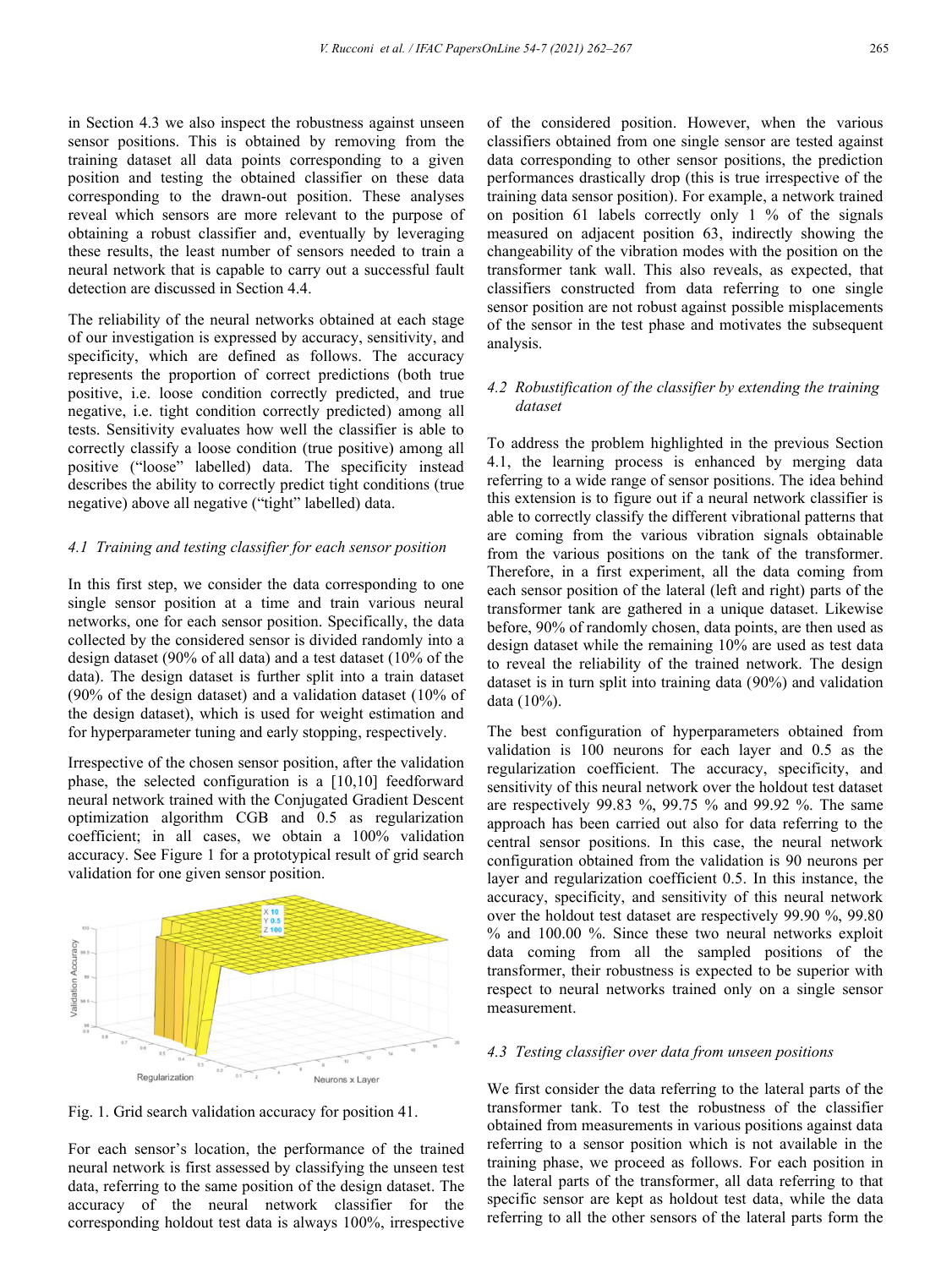train and validation dataset. In this way, the unused position can be interpreted as totally unobserved vibration data in the design of the classifier and the reliability of the trained classifier indicates its robustness against this unobserved position. The procedure is repeated for every sensor position.

As for the training, there is a crucial observation to be made about the selection of one hyperparameter. As reported in Section 3.4.1, the regularization hyperparameter controls the overfitting of the model to the train dataset. In this stage, the model is trained on a training dataset that substantially differs from the test dataset, and therefore the goal is to enhance generalization as much as possible to correctly classify data coming from unexplored positions. For this reason, the tuning of the regularization coefficient is obtained by selecting the largest possible value provided that the validation accuracy is not impoverished too much. This latter requirement is fundamental since low validation accuracy associated to a high regularization coefficient is a sign of underfitting.

The configuration that has the most satisfying performance for all positions is a [60,60] net with 0.9 as regularization coefficient. The reliability of the trained neural network against the test dataset of the different excluded positions during the design phase is reported in Table 1.

| Position | Accuracy   | Sensitivity | Specificity |
|----------|------------|-------------|-------------|
| 41       | $91.25\%$  | 82.55 %     | 99.95 %     |
| 42       | 97.94 %    | 99.70 %     | $96.16\%$   |
| 43       | 98.64 %    | 97.30 %     | 100.00 %    |
| 44       | 70.15 %    | 71.80 %     | 68.48 %     |
| 45       | $97.35\%$  | 98.00 %     | 96.70%      |
| 46       | $90.22\%$  | 82.97 %     | $97.47\%$   |
| 59       | 52.80 %    | 5.60%       | $100.00\%$  |
| 60       | 56.74 %    | 13.48 %     | $100.00\%$  |
| 61       | $100.00\%$ | $100.00\%$  | $100.00\%$  |
| 62       | 98.85 %    | 99.90 %     | 97.80 %     |
| 63       | 57.58 %    | 99.80 %     | $15.35\%$   |
| 64       | $97.25 \%$ | 99.40%      | $95.10\%$   |

Table 1. Reliability over the lateral drawn-out positions

As it appears, the reliability of the classifiers for unseen sensor positions is high for most positions, showing that gathering together data from various sensor positions is indeed useful to enhance the robustness of the obtained classifier against data from unexplored positions. On the other hand, there are a few positions, i.e. positions 59, 60, and 63, which are completely unpredictable by a network obtained from data related to the other positions.

A similar experiment is also performed relatively to the dataset referring to the positions in the central part of the transformer. The results are reported in Table 2.

| Position | Accuracy  | Sensitivity | Specificity |
|----------|-----------|-------------|-------------|
|          | 91.63 %   | 88.30 %     | 94.95 %     |
| 49       | $80.27\%$ | $97.23\%$   | 63.13 %     |
| 50       | $47.26\%$ | 93.28 %     | 1.70%       |
| 51       | 49.90 %   | $2.10\%$    | 98.18%      |
| 52       | $32.26\%$ | 34.75 %     | 29.80 %     |
|          | $62.50\%$ | 53.10 %     | 7190%       |

| 55 | 50.00 % | $99.90\%$ | $0.10 \%$  |
|----|---------|-----------|------------|
|    | 64.70%  | $94.00\%$ | $35.10\%$  |
|    | 70.60%  | 43.33 %   | $97.60\%$  |
| 58 | 50 75 % | $-50\%$   | $100.00\%$ |

Table 2. Reliability over the central drawn-out positions

As for the central part, there is just one position, position 48, that can be correctly predicted by a classifier trained from data taken from other positions. This fact indicates that classifiers obtained from data collected from the central part of the transformer are highly sensitive to possible sensor misplacements in the test phase and hence these data are not suitable to achieve the sought robustness property.

## *4.4 Classifier trained with the least number of sensors*

In view of the conclusion of the previous section, we here focus on the data corresponding to the lateral parts of the transformer tank. The results in Table 1 reveal that some sensor measurements can be ignored during the training phase without harming the robustness of the resulting classifier. This suggests that, by using a reduced number of sensors, it would be possible to obtain a neural network able to correctly classify all the vibration data, even of unexplored positions. In particular, Table 1 suggests that positions 59, 60, and 63, must be included in the training dataset and the analysis that follows reveals that the least number of sensors that suffice to obtain a classifier that has high enough accuracy with test data taken in any other position from the lateral parts of the transformer is 6 and it consists of sensor position 42, 44, 46, 59, 60, and 63.

Specifically, the design (training and validation) dataset in this phase consists of the measurements from the 6 sensors mentioned above, while, to assess its robustness, the obtained network is then tested on all other data points corresponding to the other positions. Likewise, in the previous Section 4.3, given that in this phase the model is trained on a training dataset that substantially differs from the test dataset, the goal is to prioritize generalization. In this phase too we tune the regularization coefficient by taking the largest possible value that does not impoverish the validation accuracy too much.



Fig. 2. Validation accuracy for the least number of sensors.

The grid search validation results are shown in Figure 2 and it turns out that the best configuration is a [90,90] net with regularization 0.9, trained based on the 'CGB' optimization